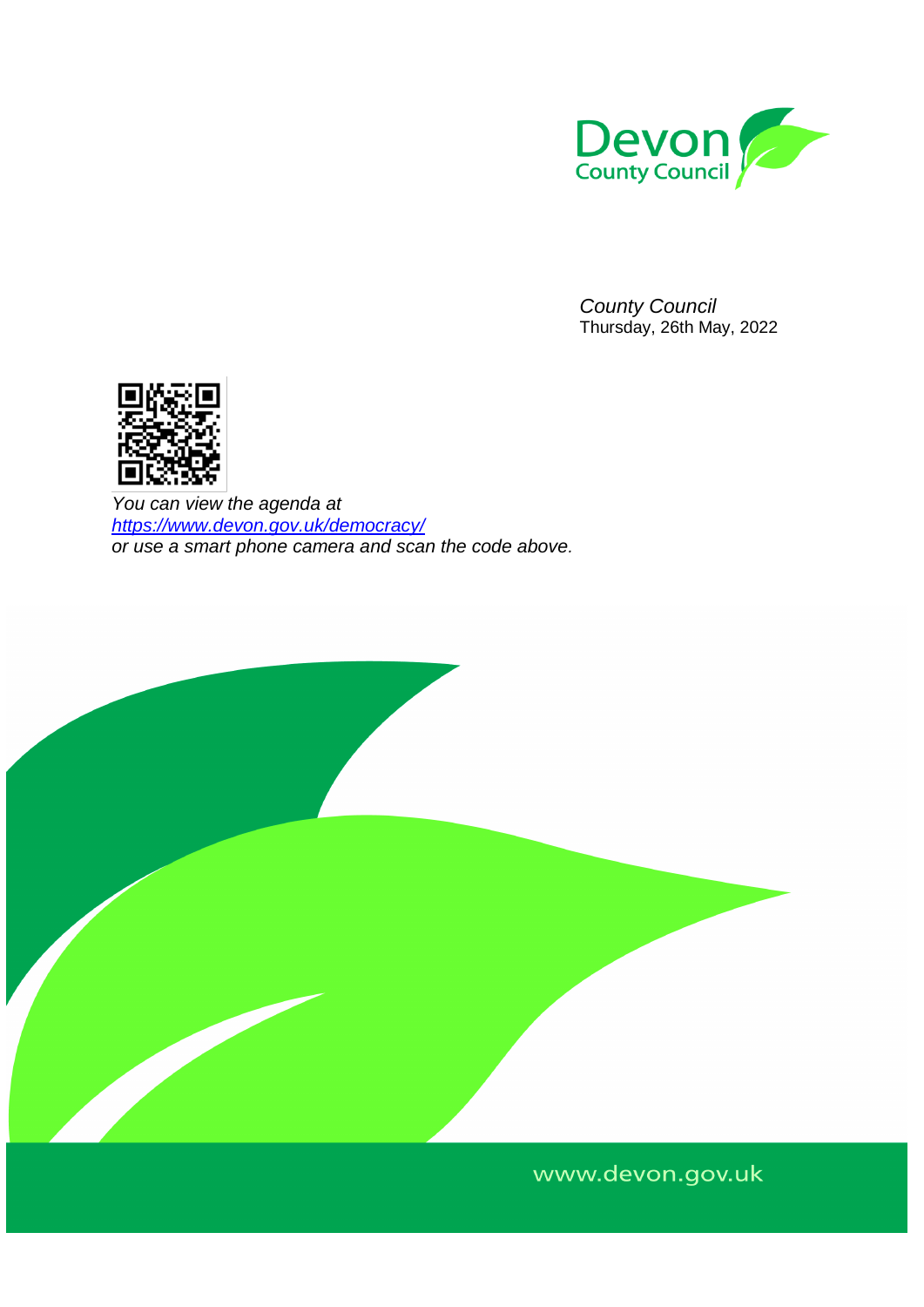

#### **DEVON COUNTY COUNCIL**

To: Members of Devon County Council **County County Hall** 

Exeter EX2 4QD

18 May 2022

**Your attendance is requested at the Meeting of Devon County Council to be held in the Chamber at County Hall, Exeter on Thursday, 26th May, 2022 at 2.15 pm.**

Pil dorrey

Chief Executive

# **A G E N D A**

- **1. Apologies for Absence**
- **2. Election of Chair**
- **3. Appointment of Vice-Chair**
- **4. Appointment of Deputy Leader of the Council**

### **5. Cabinet Members and Allocation of Remits**

The Leader of the Council to move:

"that the Council note that Members shown in the Appendix circulated to Members with the agenda of the meeting will be appointed to hold office until the date of the Annual Meeting in 2023, together with the remits shown therein.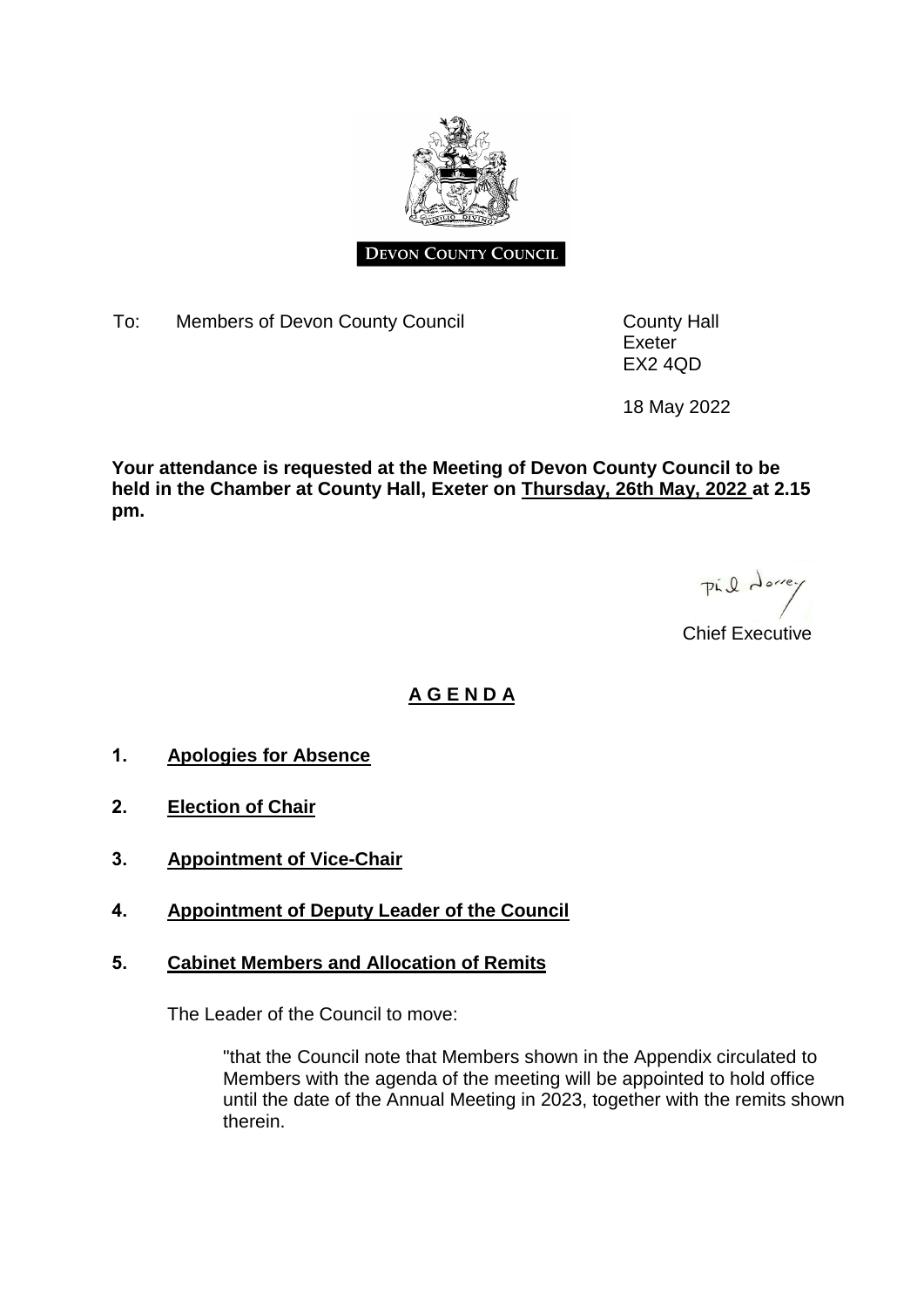#### **6. Minutes**

To approve as a correct record and sign the minutes of the meeting held on 17 February 2022.

### **7. Announcements**

### **8. Items Requiring Urgent Attention**

### **9. Appointment of Committees** (Pages 1 - 24)

Councillor Hughes to move:

(a) that in accordance with Standing Order 21 the County Council appoints those Committees, Joint Committees and Working Parties/Panels as shown in the Appendix circulated prior to the meeting and uploaded to the website with terms of reference set out in the Council's Constitution or set out therein for the period expiring at the date of the Annual Meeting of the Council in 2023;

(b) that, as required by section 16(1) of the Local Government and Housing Act 1989, Members of the Council be appointed as voting members to those Committees, Joint Committees, Joint Consultative Committees and Working Parties/Panels referred to at (a) above in accordance with the names notified to the Chief Executive by each of the Political Groups represented on the Council, to give effect to the proposed allocation of seats as between political party groups and set out for the time being in the Appendix circulated prior to the meeting and uploaded to the website;

(c) that, as in accordance with the Council's Scrutiny Procedure Rules, the County Council appoints the total numbers of voting (v) or non-voting (nv) members to those Committees, Joint Committees and Working Parties/Panels referred to (a) above as thus denoted in the Appendix (the Council's voting scheme) circulated with the agenda for the period expiring at the date of the Annual Meeting of the Council in 2023;

(d) that the Chief Executive be authorised to approve such changes to membership of the above bodies detailed in the Appendix circulated as may be notified from time to time by the relevant political group to which those seats have been allocated by the Council; and

(e) that additional Members of Scrutiny Committees, Highways and Traffic Orders Committees, the Standards Committee and the Farms Estate Committee as detailed in the aforementioned Appendix (or to be nominated by those bodies listed thereon) be appointed for the period expiring at the date of the Annual Meeting of the Council in 2023 or as otherwise shown (subject to any change notified by the nominating body) or, in the case of parent governor representatives on the Children's Scrutiny Committee, following a ballot of eligible parent governors.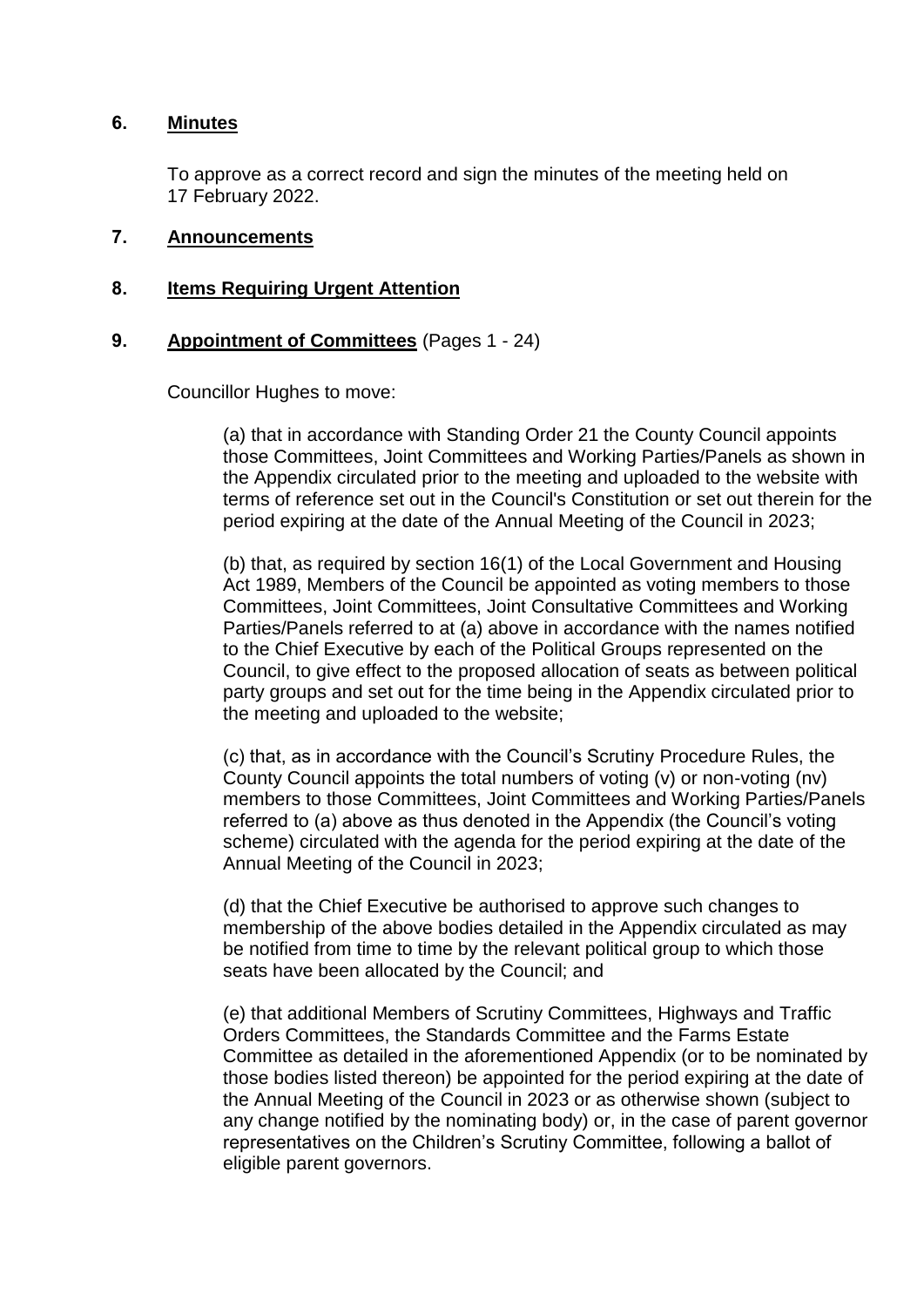# **10. Appointment of Chair's and Vice-Chair's of Committees**

Councillor Hughes to move:

'that Members shown in the Appendix circulated prior to the meeting and uploaded to the website be elected Chair and Vice-Chair of those Committees as indicated therein to hold office until the date of the Annual meeting of the Council in 2023'.

# **11. Public Participation: Petitions, Questions and Representations**

Petitions, Questions or Representations from Members of the public in line with the Council's Petitions and Public Participation Schemes.

# **12. Petitions from Members of the Council**

# **13. Questions from Members of the Council**

Answers to questions from Members of the Council pursuant to Standing Order 17.

# **FRAMEWORK DECISION**

NIL

# **OTHER MATTERS**

### **14. Cabinet Member Reports**

To consider reports from Cabinet Members.

# **15. Minutes**

To receive and adopt and / or approve the Minutes of the under mentioned **Committees** 

- **(a)** Audit Committee 24 February 2022 (Pages 25 28)
- **(b)** Investment and Pension Fund Committee 25 February 2022 (Pages 29 36)
- **(c)** Appeals Committee 7 March 2022 (Pages 37 38)
- **(d)** Appeals Committee 25 April 2022 (Pages 39 40)
- **(e)** Public Rights of Way Committee 10 March 2022 (Pages 41 44)
- **(f)** Standards Committee 22 March 2022 (Pages 45 60)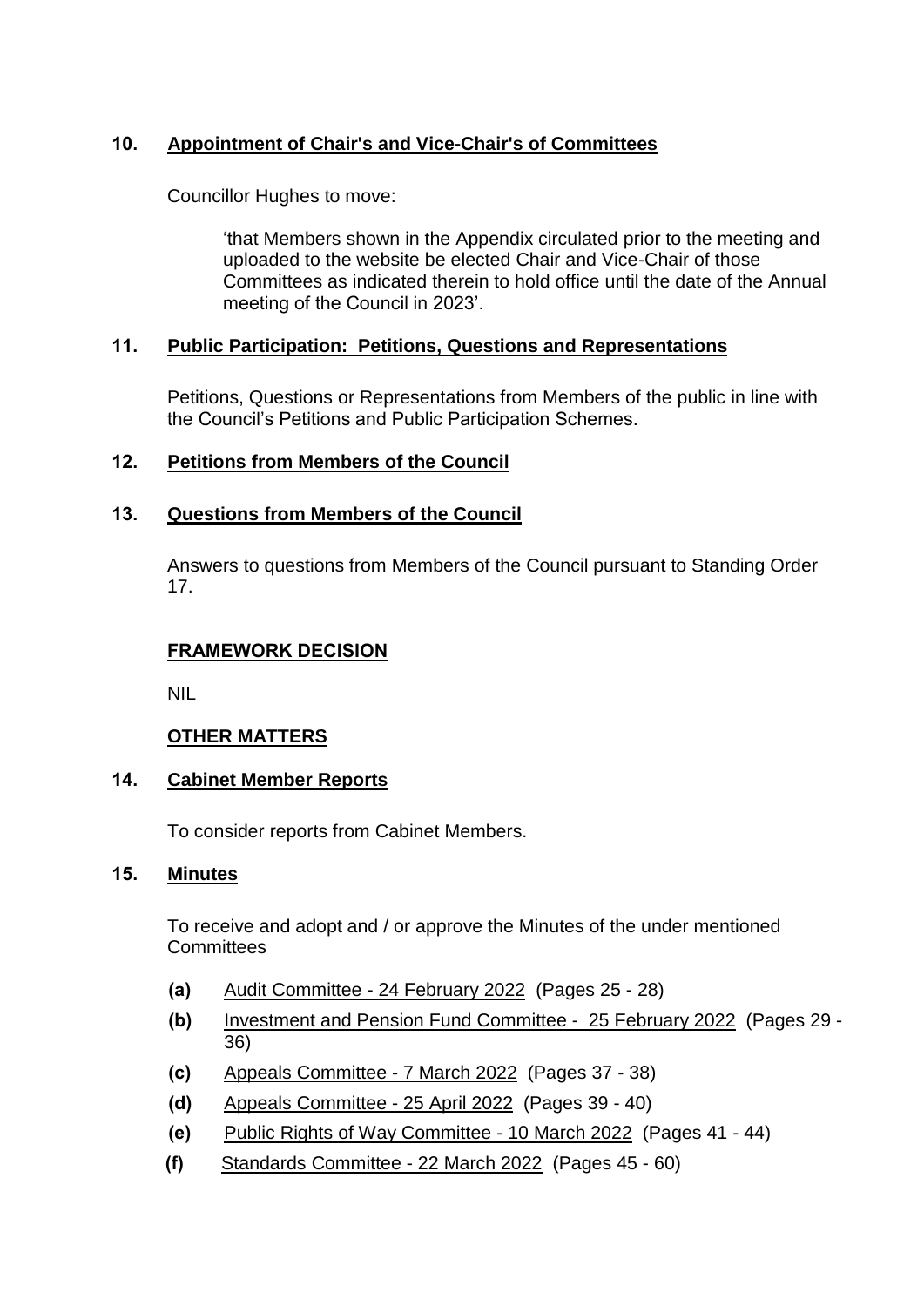Including approval of Minute 15 and the adoption of the Council's revised Code of Conduct, attached.

- **(g)** Development Management Committee 30 March 2022 (Pages 61 62)
- **(h)** Appointments, Remuneration and Chief Officer Conduct Committee 14 April 2022 (Pages 63 - 64) Including approval of minute 21 relating to the appointment of the Director of Climate Change, Environment and Transport.
- **(i)** Children's Scrutiny Committee 15 March 2022 (Pages 65 74)
- **(j)** Children's Scrutiny Committee (Special Meeting) 6 April 2022 (Pages 75 - 78)
- **(k)** Health and Adult Care Scrutiny Committee 17 March 2022 (Pages 79 84)
- **(l)** Corporate Infrastructure and Regulatory Services Scrutiny Committee 24 March 2022 (Pages 85 - 92)
- **(m)** Corporate Infrastructure and Regulatory Services Scrutiny Committee (Special Meeting) - 10 May 2022 (Pages 93 - 96)
- **16. Scrutiny Annual Report 21-22** (Pages 97 100)

To receive the Scrutiny Annual Report, a copy of which can be viewed on the website at [https://democracy.devon.gov.uk/ecCatDisplay.aspx?sch=doc&cat=13628&path=1](https://democracy.devon.gov.uk/ecCatDisplay.aspx?sch=doc&cat=13628&path=13626) [3626](https://democracy.devon.gov.uk/ecCatDisplay.aspx?sch=doc&cat=13628&path=13626) and is attached to this agenda.

# **NOTICES OF MOTION**

# **17. Behaviour Change and Phasing Out Fossil Fuels (Minute 74 of 2 December 2021)**

To receive and consider the recommendations of the Cabinet (Minute 103(c) as an amendment to the following Notice of Motion submitted previously to the Council by Councillor Hodgson and referred thereto in accordance with Standing Order 8(2), namely:

Further to the outcomes of COP26, which failed to secure strong commitments to phase out fossil fuels, this council will seek to support behaviour change in residents and businesses in the County by implementing initiatives modelled on the Welsh Government's One Planet Standard and associated Policies. This will include a commitment to switch funding from fossil fuel intense (e.g. new road building) projects to alternative (e.g. Active Travel) projects that will support low carbon, and healthier lifestyles.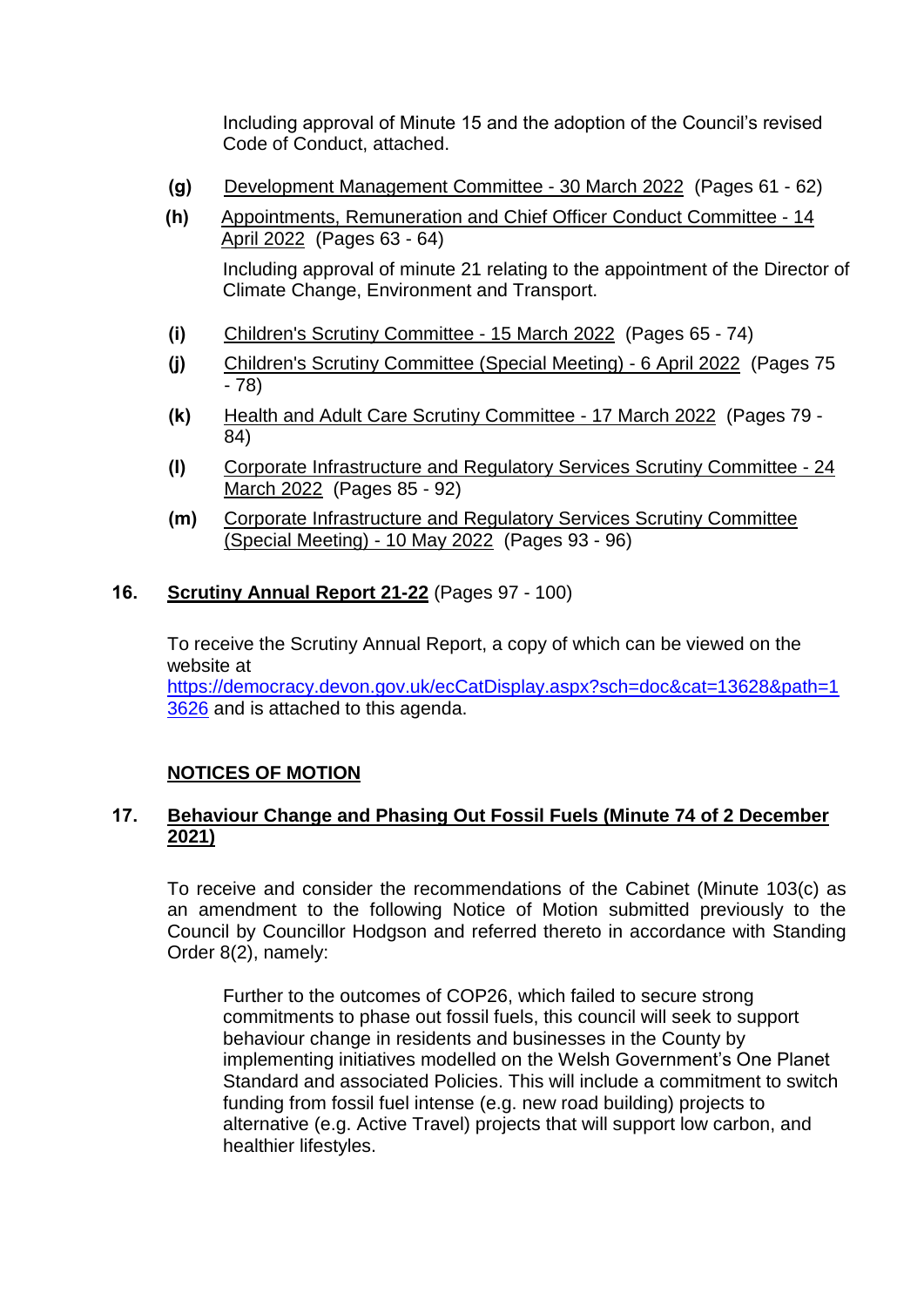Background information at this link <https://www.youtube.com/watch?v=eSDnAnpaGHs>

Having had regard to the aforementioned, any factual briefing/position statement on the matter set out in Report (CSO/21/01) and other suggestions or alternatives considered at that meeting the Cabinet subsequently **resolved**:

'that Council be recommended to endorse the spirit of the Notice of Motion, continues to help residents and businesses reduce their environmental impact, and continues to take opportunities to invest in low-carbon infrastructure for the people of Devon'.

### **18. Community Composting Initiatives (Minute 75 of 2 December 2021)**

To receive and consider the recommendations of the Cabinet (Minute 103(d)) as an amendment to the following Notice of Motion submitted previously to the Council by Councillor Hodgson and referred thereto in accordance with Standing Order 8(2), namely:

In the spirit of COP 26 to reduce the carbon footprint of waste recycling, this Council will encourage and support community composting initiatives that are supported by Parish Councils in the County.

Having had regard to the aforementioned, any factual briefing/position statement on the matter set out in Report (CSO/21/01) and other suggestions or alternatives considered at that meeting the Cabinet subsequently **resolved**:

'that Council be recommended to note the current position and the planned work on community composting and no further action be taken on the Notice of Motion'.

### **19. Neonicotinoid Ban (Minute 90 of 17 February 2022)**

To receive and consider the recommendations of the Cabinet (Minute 131(a)) as an amendment to the following Notice of Motion submitted previously to the Council by Councillor Brazil and referred thereto in accordance with Standing Order 8(2), namely:

'It is desperately disappointing that once again the Government has permitted the use of a pesticide known to have catastrophic effects on bees. This Council will not permit the use of thiamethoxam or any neonicotinoid pesticides on County farms or any County land. We would also encourage farmers to adopt more sustainable farming practices and reduce their reliance on toxic pesticides. The Government needs to support our farmers to do this and uphold its own ban on neonicotinoids'.

Having had regard to the aforementioned, any factual briefing/position statement on the matter set out in Report (CSO/22/06) and other suggestions or alternatives considered at that meeting the Cabinet subsequently **resolved**: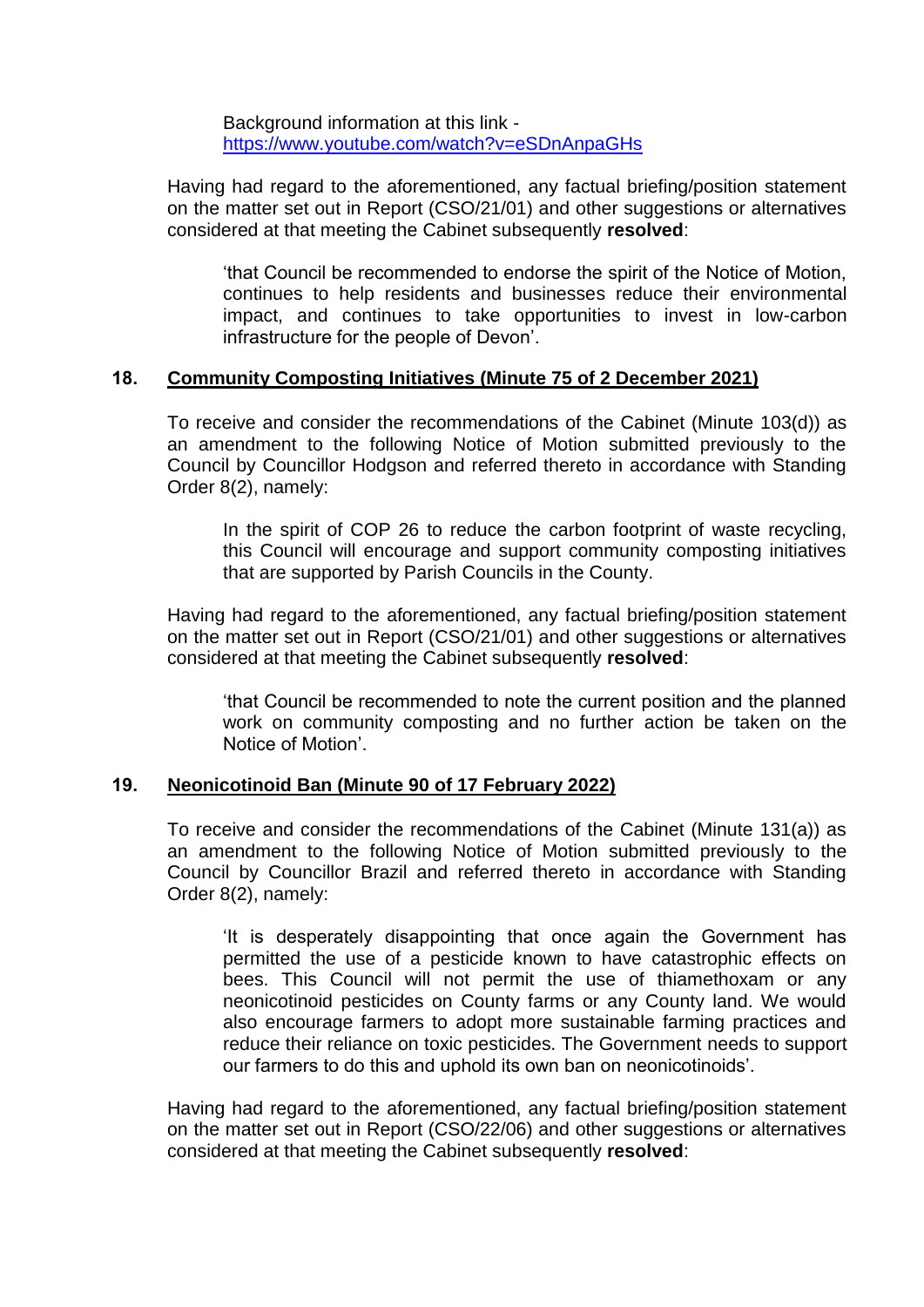'that Council be recommended to endorse the spirit of this Notice of Motion given the significant environmental concerns relating to the use of neonicotinoids and calls on Government to carefully review its consideration of emergency use applications to ensure consistency with the objectives of the National Pollinator Strategy and the 25 Year Environment Plan. It will continue to pursue relevant action in line with its Pollinator Action Plan'.

# **20. Devon's Cost Of Living Crisis (Minute 91 of 17 February 2022)**

To receive and consider the recommendations of the Cabinet (Minute 131 (b)) as an amendment to the following Notice of Motion submitted previously to the Council by Councillor Hannaford and referred thereto in accordance with Standing Order 8(2), namely:

### **Council notes with concern that;**

According to the **House of Commons Library**, the **UK cost of living** has been rising since **early 2021**, but in **December 2021** inflation reached its highest recorded level in decades, seriously affecting the ability of households to afford basic goods and essential services. Economic experts agree that the UK is now expected to experience will be the **sharpest fall in disposable incomes since records began in 1990**, as the cost of living crisis wreaks havoc among **middle and lower-income households.**

### **Inflation**

Consumer prices, as measured by the **Consumer Prices Index (CPI)** , were **5.4% higher in December 2021** than a year before – **the highest inflation rate recorded since 1992**. In mid-December, the **Bank of England forecast** the CPI inflation rate to remain around **5%** over the winter, before rising to **6% in April 2022. However now against a backdrop of rising household energy prices, the Bank said** inflation was on course to peak close to 7.25% in April**, a sharp adjustment to its previous forecast.**

### **Fuel and Petrol Prices**

Petrol and diesel prices both fell over the first two months of the first lockdown. At the end of May 2020 they were at their lowest level for around five years: the UK average was 104.9 pence for a litre of petrol and 111.7 pence for diesel. Prices increased steadily during most of 2021 and particularly rapidly in October and November. Petrol reached a **record price of 147.5 pence per litre** on 29 November 2021. Diesel reached a **record price of 151.3 pence per litre** on the same day. Both prices have fallen slightly since then; on 17 January 2022 average prices were 144.8 and 148.7 pence for a litre of petrol and diesel respectively. However these prices were still historically very high and are even more economically regressive in a rural county like Devon, where driving is often essential.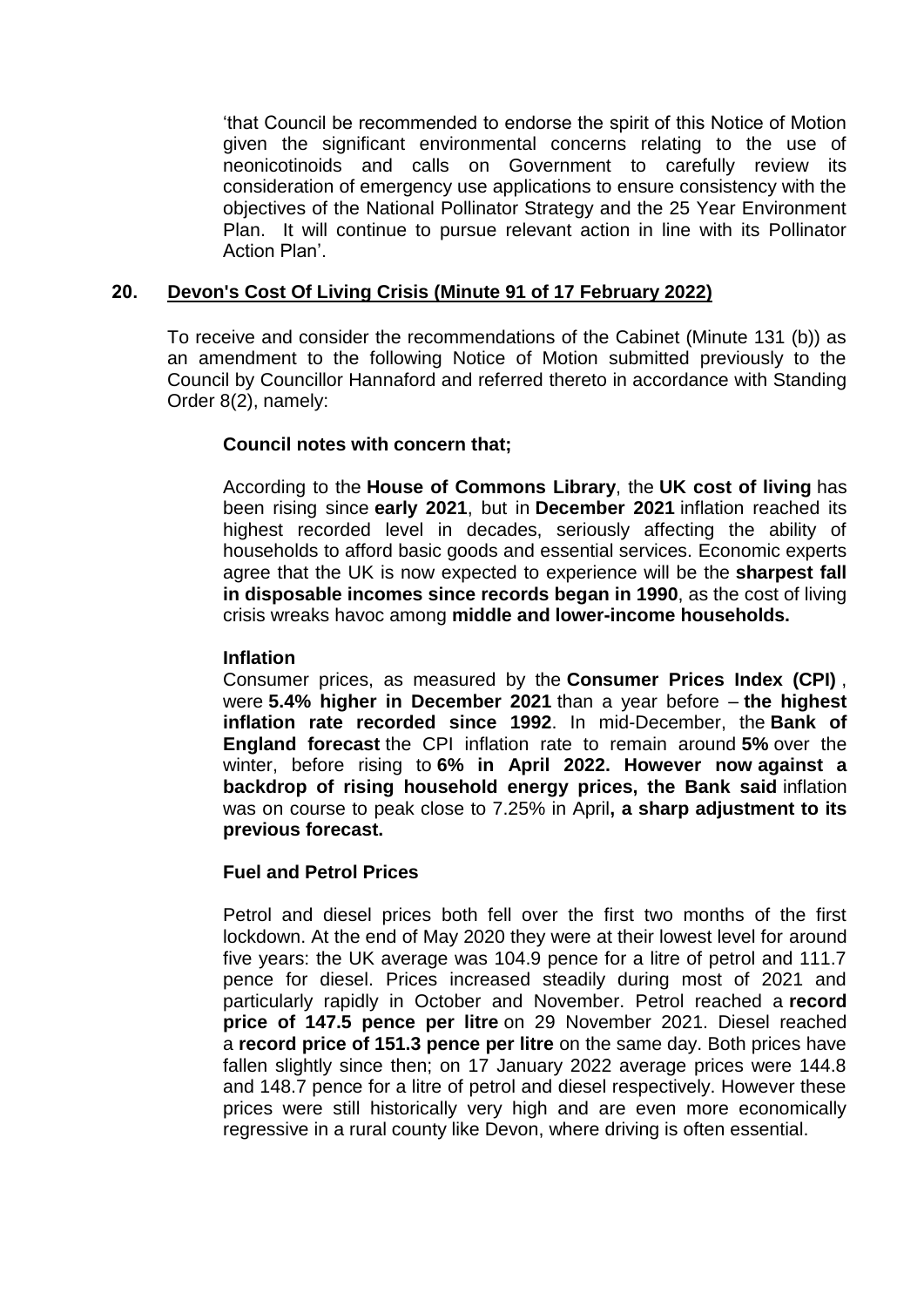# **Housing Costs**

Particularly in the private rental sector ever rising costs are adding pressure to those in most in need. The latest **HomeLet Rental Index** figures show average monthly rental costs in the UK rose by **8.6 percent**, with the average rent being **£1,060**. An article on the cost-of-living crisis in the homeless charity magazine, **The Big Issue**, noted, "Already, data shows that private rents are unaffordable for the poorest in the country, with data from 2021 showing that there are **just two areas in England** where the poorest families spend less than **30 per cent** of their income on **rent costs**."

As proven by the research done by **Team Devon**, the distortion of the rental market from ever more **holiday homes**, **second home**s , and an explosion in **Airbnb properties**, and the scarcity of affordable and social housing in all parts of Devon, are all feeding into this crisis.

Also following recent **Bank of England** interest rate increases, homeowners with mortgages are expected to see an average £15-a-month increase, but for many its much higher, , depending on their own individual rates, and especially in Devon where property prices remain some of the highest in the UK.

#### **Energy Prices and Devon's Fuel Poverty**

A particularly important driver of inflation is obviously energy prices, with household energy tariffs increasing . Between January and November 2021 domestic **gas prices increased by 28%** and **domestic electricity prices by 19%.**

Energy regulator **Ofgem** has now announced the new [energy price cap](https://eur02.safelinks.protection.outlook.com/?url=https%3A%2F%2Finews.co.uk%2Fnews%2Fenergy-price-cap-what-uk-how-much-current-ofgem-rate-increase-2022-meaning-explained-1438620%3Fico%3Din-line_link&data=04%7C01%7Ckaren.strahan%40devon.gov.uk%7C0f1ff6d1fa2447b9c8d808d9e74e9726%7C8da13783cb68443fbb4b997f77fd5bfb%7C0%7C0%7C637795147000103015%7CUnknown%7CTWFpbGZsb3d8eyJWIjoiMC4wLjAwMDAiLCJQIjoiV2luMzIiLCJBTiI6Ik1haWwiLCJXVCI6Mn0%3D%7C3000&sdata=5%2F0ooqqjqb60oWbHiixGOOJ9WyNQszwPc9NgtuXJ6Y0%3D&reserved=0) on , confirming it will increase by **54 per cent, or £693**, from 1 April. [This will](https://eur02.safelinks.protection.outlook.com/?url=https%3A%2F%2Finews.co.uk%2Fnews%2Fconsumer%2Fmisery-high-bills-drag-homes-face-hiked-energy-costs-years-1438587%3Fico%3Din-line_link&data=04%7C01%7Ckaren.strahan%40devon.gov.uk%7C0f1ff6d1fa2447b9c8d808d9e74e9726%7C8da13783cb68443fbb4b997f77fd5bfb%7C0%7C0%7C637795147000103015%7CUnknown%7CTWFpbGZsb3d8eyJWIjoiMC4wLjAwMDAiLCJQIjoiV2luMzIiLCJBTiI6Ik1haWwiLCJXVCI6Mn0%3D%7C3000&sdata=wDNykUs3ZxMsOn8chbnwBysUQaZaDErGKmRsKYLzMSs%3D&reserved=0)  [allow energy firms to charge](https://eur02.safelinks.protection.outlook.com/?url=https%3A%2F%2Finews.co.uk%2Fnews%2Fconsumer%2Fmisery-high-bills-drag-homes-face-hiked-energy-costs-years-1438587%3Fico%3Din-line_link&data=04%7C01%7Ckaren.strahan%40devon.gov.uk%7C0f1ff6d1fa2447b9c8d808d9e74e9726%7C8da13783cb68443fbb4b997f77fd5bfb%7C0%7C0%7C637795147000103015%7CUnknown%7CTWFpbGZsb3d8eyJWIjoiMC4wLjAwMDAiLCJQIjoiV2luMzIiLCJBTiI6Ik1haWwiLCJXVCI6Mn0%3D%7C3000&sdata=wDNykUs3ZxMsOn8chbnwBysUQaZaDErGKmRsKYLzMSs%3D&reserved=0) customers up to **£1,971 per year**, up from the previous limit of **£1,277**. The energy price cap is the maximum amount a utility company can charge an average customer in the UK per year for the amount of electricity and gas they use.

**Consultancy Cornwall Insight** said that the households whose energy bills are tied to the price cap [can expect the cap to rise further,](https://eur02.safelinks.protection.outlook.com/?url=https%3A%2F%2Finews.co.uk%2Finews-lifestyle%2Fmoney%2Fbills%2Fenergy-prices-why-going-up-price-cap-rising-ofgem-announcement-bills-explained-1439602%3Fico%3Din-line_link&data=04%7C01%7Ckaren.strahan%40devon.gov.uk%7C0f1ff6d1fa2447b9c8d808d9e74e9726%7C8da13783cb68443fbb4b997f77fd5bfb%7C0%7C0%7C637795147000103015%7CUnknown%7CTWFpbGZsb3d8eyJWIjoiMC4wLjAwMDAiLCJQIjoiV2luMzIiLCJBTiI6Ik1haWwiLCJXVCI6Mn0%3D%7C3000&sdata=sweRAxfP0Y6ylNdlPpFomwtJpjl8YZNcM6%2FbN3EXUPg%3D&reserved=0) to around **£2,350**, at the next review in **October**.

The number of homes set to be plunged into **'fuel stress'** could rise to over **six million in April** when a new price cap comes into play, according to the think-tank **Resolution Foundation. This will see the proportion of households in England in fuel stress rise from nine per cent to 27 per cent.**

The current international situation in **Ukraine** could make matters even worse, with **Europe highly dependent on Russian natural gas**. Although the UK imports barely any gas from Russia. It meets about half of its gas requirements from the North Sea, while another third is sourced from Norway. The rest is imported by pipelines connecting the UK to Europe, or in the form of liquefied natural gas (LNG), which is transported by tankers typically from Qatar or the US.

**However the UK's gas sources could all becoming eye-wateringly**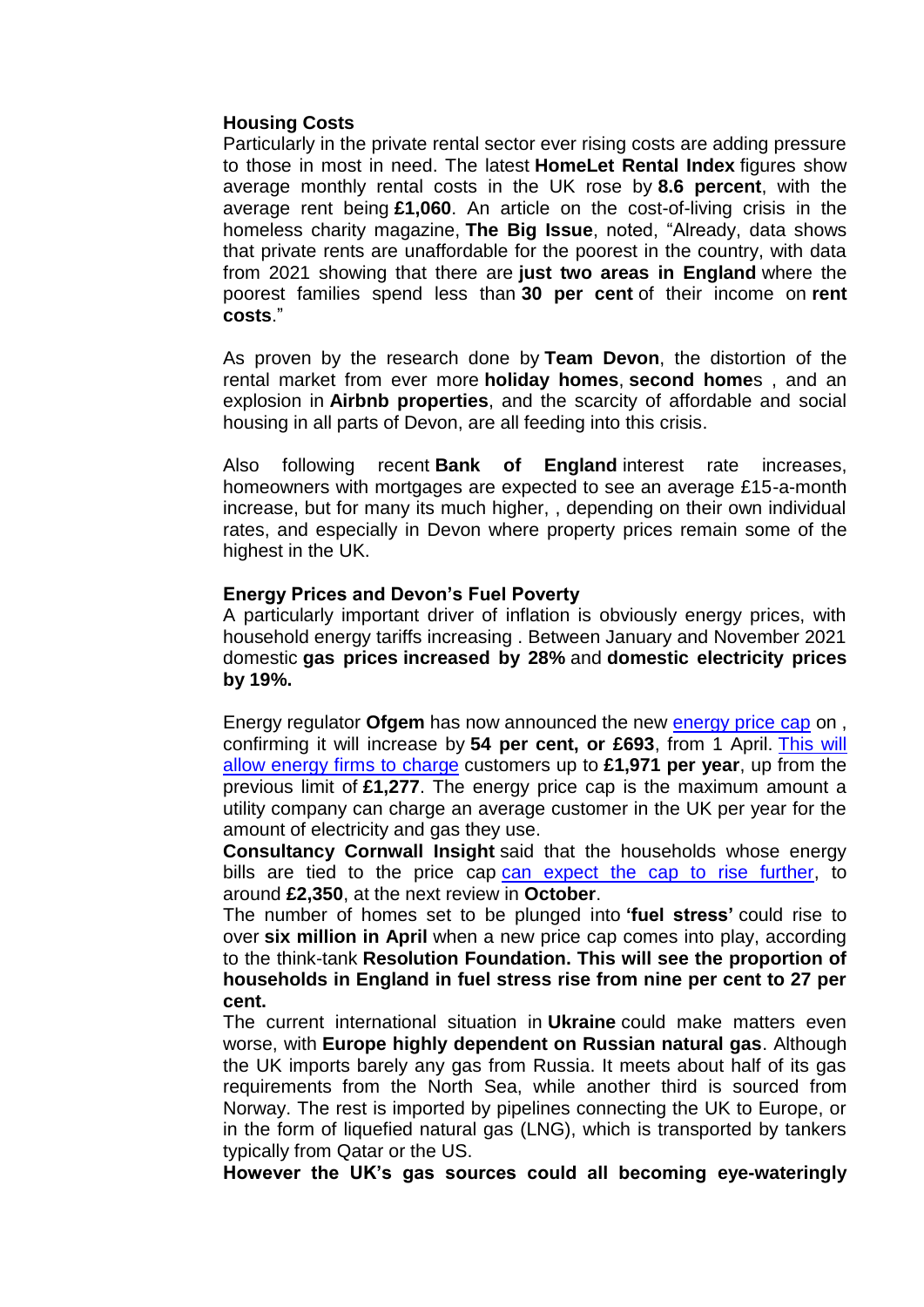**expensive if markets in Europe soar.** The UK's market is closely connected to markets in Europe, so a price rise in Germany or the Netherlands , should tensions rise **, would also lead to higher prices in Britain.**

Rising energy charges such as these could **devastate the UK's poorest families**, analysis suggests, as many adults could be forced to **spend more than half of their income after housing costs on electric and gas bills.**

The latest government information from April 2021 , that does not factor in the forthcoming price hikes, already indicates **substantial fuel poverty in Devon**, and it is also widely estimated that these figures hide a much higher actual number in reality.

|                   | Number of<br>households <sup>1</sup><br>in<br>poverty | <b>Number of</b><br>households<br>fuel | <b>Proportion of</b><br>households<br>fuel poor $(\%)$ |
|-------------------|-------------------------------------------------------|----------------------------------------|--------------------------------------------------------|
| Devon             | 355,130                                               | 38,051                                 | 10.7                                                   |
| East Devon        | 64,942                                                | 6,148                                  | 9.5                                                    |
| Exeter            | 54,298                                                | 6,439                                  | 11.9                                                   |
| Mid Devon         | 36,079                                                | 4,162                                  | 11.5                                                   |
| North Devon       | 43,963                                                | 5,073                                  | 11.5                                                   |
| South Hams        | 40,597                                                | 3,834                                  | 9.4                                                    |
| Teignbridge       | 59,478                                                | 5,886                                  | 9.9                                                    |
| Torridge          | 30,763                                                | 3,637                                  | 11.8                                                   |
| <b>West Devon</b> | 25,010                                                | 2,872                                  | 11.5                                                   |

#### **Food Prices**

**Food and non-alcoholic drink prices were up by** 4.2% in the year to December 2021 **on the official CPI measure of inflation. They may rise further in the coming months. However some** everyday food items **have increased in price by** 344% in a year**.**

It comes as food poverty campaigner, activist and chef **Jack Monroe** has successfully urged the **Office for National Statistics** (ONS) to reconsider how the cost of living is actually measured in the wake of rising prices for **everyday essentials**, such a **flour, pasta, rice and milk**, rather than luxury items , that the poor cannot afford and never buy.

Nationally its estimated that **Foodbanks** are already handing out 32 meals a minute, despite seeing a big drop in donations because of the cost of living crisis.

**One in 10 households in the Devon County Council area suffer "substantial disruptions" to get enough food.** Overall, **17%** of households were shown to experience some **food insecurity** and "not having reliable access to enough affordable, nutritious food".

#### **Other Pressures On Household Budgets**

As well as higher inflation, household budgets will be also be further squeezed by changes in taxes and benefits in the coming months. This includes an **increase in National Insurance Contributions from April**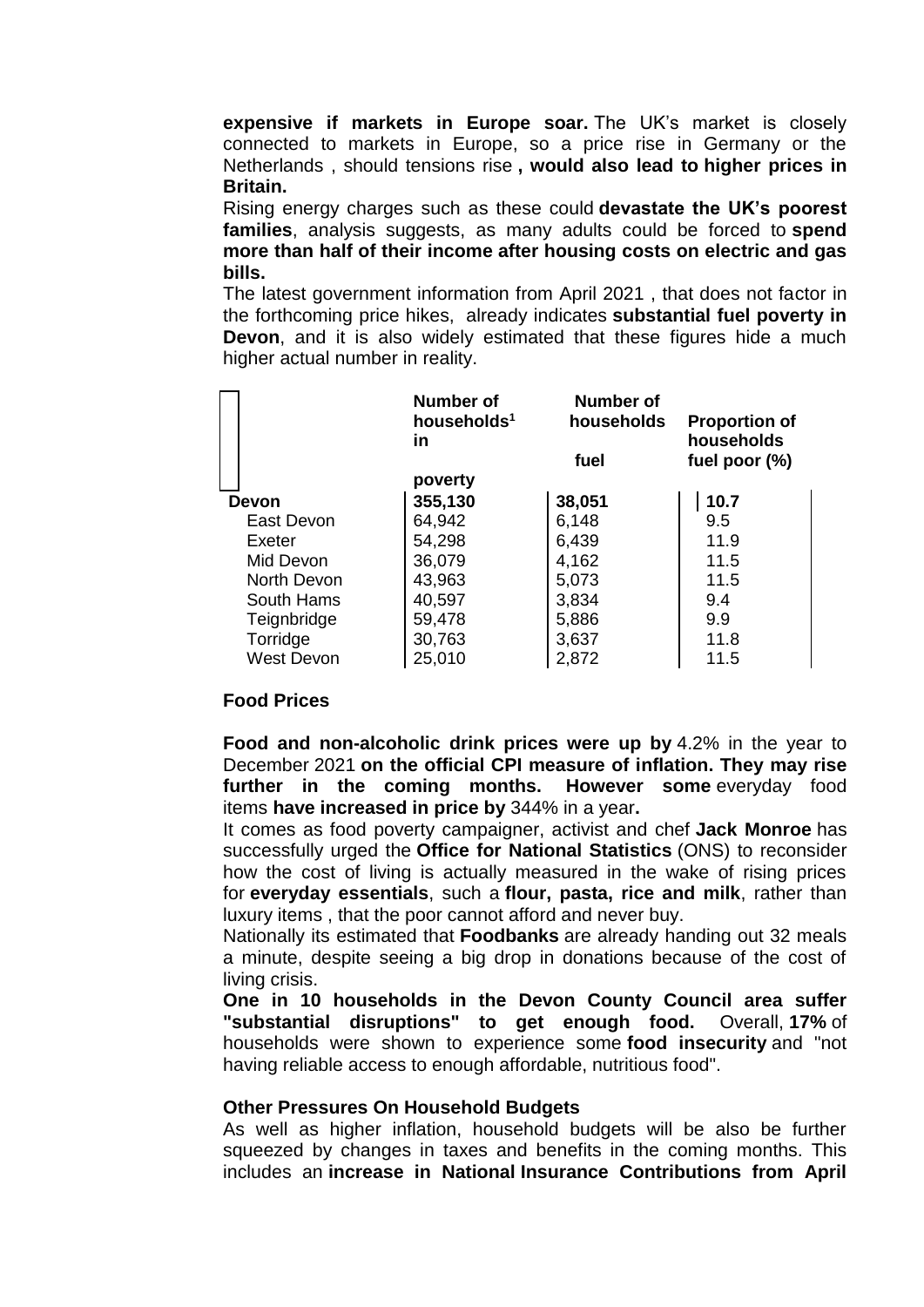**2022**, and **changes to income tax**, as well as the **withdrawal of the £20 Universal Credit uplift**.

**Stagnant wages** will also affect household incomes. Furthermore **public transport costs** will be raised.

Overall a recent report by **The Resolution Foundation** predicts households will be on average at least **£1,200 a year worse off from this year.**

#### **Low Income Households & Child Poverty**

Low income households spend a larger proportion than average on energy and food, and will therefore be relatively more affected by increases in prices. **The Joseph RowntreeFoundation (JRF)** say that low-income families may have to spend, on average, **18%** of their income on energy bills, which rises to **54% for single adult households**, and around a quarter for **single parents and couples without children.**

Low income households are paying an estimated **"poverty premium"** of **£478 each year**, according to research by the campaign group **Fair By Design**.

As a result **thousands of people already in poverty across Devon** are paying more for essentials such as **energy and insurance**, because they are unable to afford lump sums and instead have to opt for pricier regular payments. This includes higher tariffs and fees through **prepayment meters** and **car insurance premiums**.

Recent data from **2016** shows that **12.3% of children in Devon are in low income families** compared to 17% for England, although this does not take into account the social and economic effects of the pandemic.

However **a fifth of children were living in households with a low income for at least three of the four years between 2016-2019**, rising to around one in three children in single-parent families. **The child poverty rate for children in families with three or more children, was almost twice as high as the rate for children in one- or two-child families (47% versus 24%).**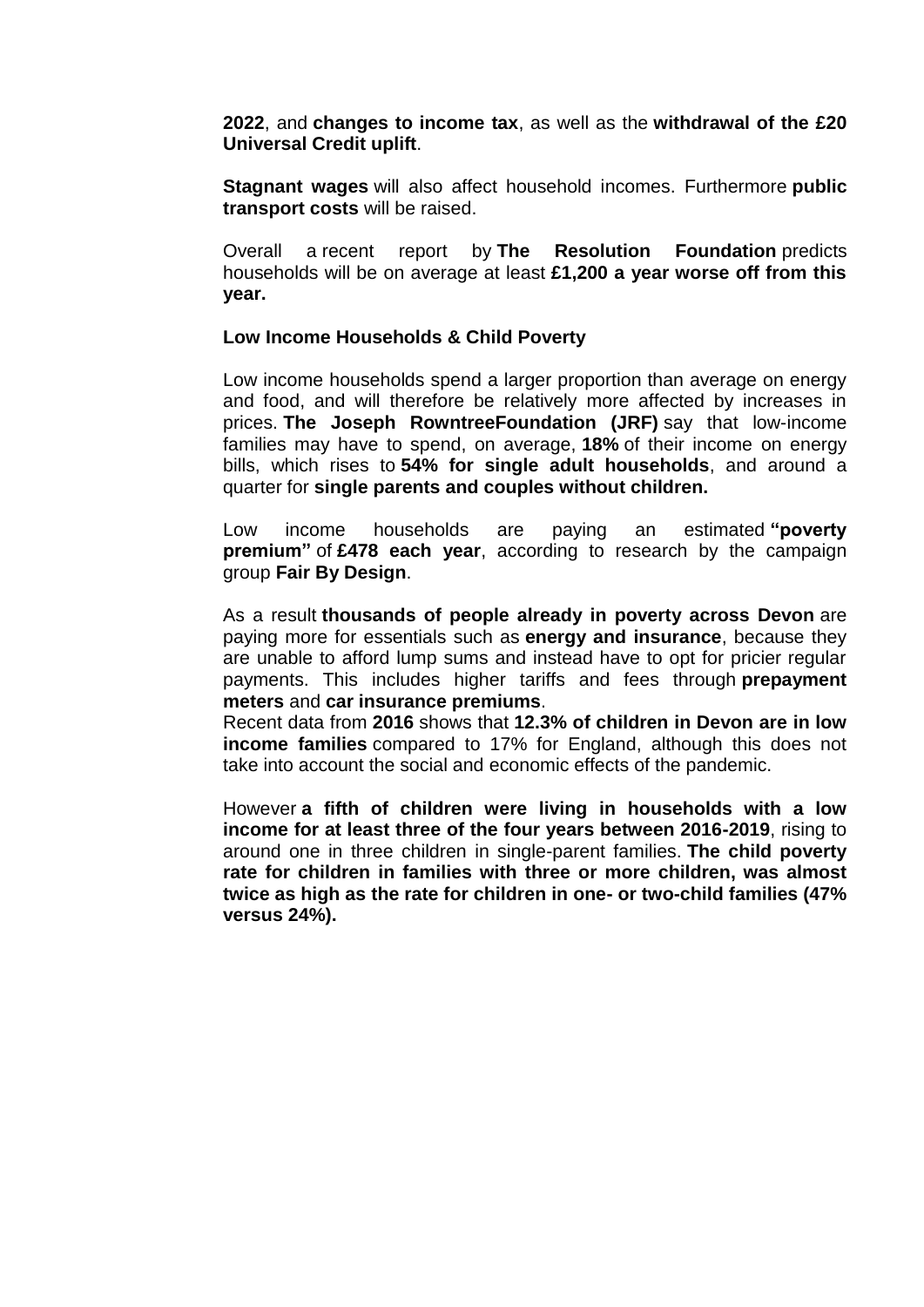

### **Financing Progressive Measures**

The governments financial position is much better than expected. **Tax revenues are coming in higher than forecast**, and some substantial expected **government spending has not occurred**. We are nine months into the current financial year and thanks largely to that more money is coming into the exchequer than expected, the deficit is lower than expected. It is still huge, **£147bn**, because of the economic effects of the global pandemic , but that is **£13bn less** than the **Office for Budget Responsibility** expected. So in conjunction with an new **annual windfall tax** and **some careful strategic borrowing** , the government does have some considerable financial headway to make sure **its leveling up agenda in the face of a cost of living crisis is more than just an empty slogan.**

#### **Council Notes;**

The recent announcements by the **Chancellor** including;

- All households will receive **£200 off their energy bills in October under a rebate and claw back" scheme** – but then pay the discount back by £40 a year over five years from 2023.
- **Council taxpayers** in England in bands A to D would receive **a rebate of £150** from their bills in April, which will not have to be paid back.
- Local authorities would receive **£150m** to make **discretionary payments** to the neediest.
- The number of poorer households eligible for the **warm homes discount** – worth **£150 from October** – would be **increased by a third to 3m.**

### **Council Believes That:**

The Government has made **an limited intervention** to tackle the energy bills crisis. **But this isn't the only cost of living challenge families face.** As such the Chancellor's announcements are **hopelessly inadequate**. For most families it's just £7 a week and more than half must be paid back. It's too little, it's poorly targeted, and it's stop gap measures instead of fixing the big problems.

**The support may not reach people quickly enough. The £200 energy**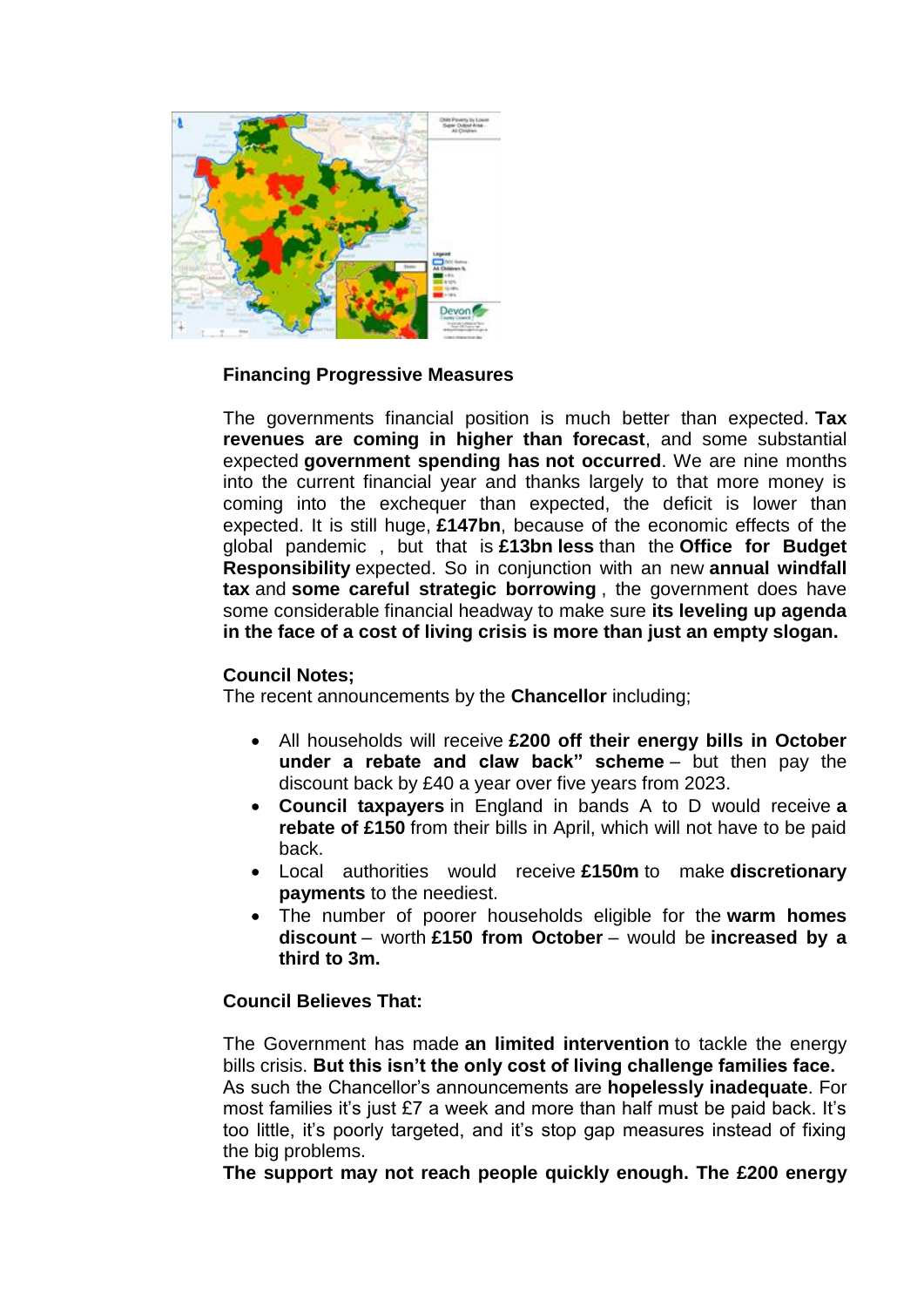**bills rebate won't arrive in people's bank accounts until October. But people are struggling right now.**

And while the **£150 Council Tax rebate** is coming this April, **one-in-eight of the poorest families in England won't even qualify** for support because of the houses they live in.

**Finally, most of the £9 billion of support is being paid for via higher energy bills over the next five years.** This is a very risky strategy, especially if the cost of gas doesn't fall sharply and soon. **High energy bills could be a feature of the 2020s** – continuing to hammer the poorest in society – and **a reminder of the need to wean ourselves off fossil fuels**.

**Council therefore resolves;**

**To call on the UK Government and our local Members of Parliament to effectively tackle the cost-of-living crisis facing Devon families and act now to support them with the following specific measures;**

**a)** A new **revised local government settlement** that adequately funds local councils so that **council tax does not have to be raised this year** to protect and operate vital front line services.

**b)** A twelve month pause in the proposed **National Insurance rise** to directly help those on low and fixed incomes.

**c)** Revise the planned **3.1%** increase in the **value of welfare and benefits**, and build in a rise of 6% to protect the poorest and most vulnerable in society.

**d)** A [VAT cut](https://eur02.safelinks.protection.outlook.com/?url=https%3A%2F%2Fwww.mirror.co.uk%2Fnews%2Fpolitics%2Ftory-mps-vote-down-plan-25919002&data=04%7C01%7Ckaren.strahan%40devon.gov.uk%7C0f1ff6d1fa2447b9c8d808d9e74e9726%7C8da13783cb68443fbb4b997f77fd5bfb%7C0%7C0%7C637795147000103015%7CUnknown%7CTWFpbGZsb3d8eyJWIjoiMC4wLjAwMDAiLCJQIjoiV2luMzIiLCJBTiI6Ik1haWwiLCJXVCI6Mn0%3D%7C3000&sdata=Wrl%2BP%2FOI2D6HywTiXsj60q9Y%2FAjW%2BdxwcIgnS4HxVAg%3D&reserved=0) on everyone's **home energy bills** for a year from **5% to 0% percent.**

**e)** Increasing the **Warm Home Discount** from **£140 to £400** per year and expanding the number of households eligible to **9.3 million**.

**f)** Introducing a **year-long increase to corporation tax** for North Sea oil and gas producers in order to secure at least a **£1.2 billion windfall** from their increased price rise profits to help mitigate household energy bills.

Having had regard to the aforementioned, any factual briefing/position statement on the matter set out in Report (CSO/22/06) and other suggestions or alternatives considered at that meeting the Cabinet subsequently **resolved**:

'that Council be recommended to

(a) note that one the Council's Strategic Plan priorities for 2021 to 2025 is to make Devon a fairer place, address poverty, health, and other inequalities, and ensure support for those people and families struggling most;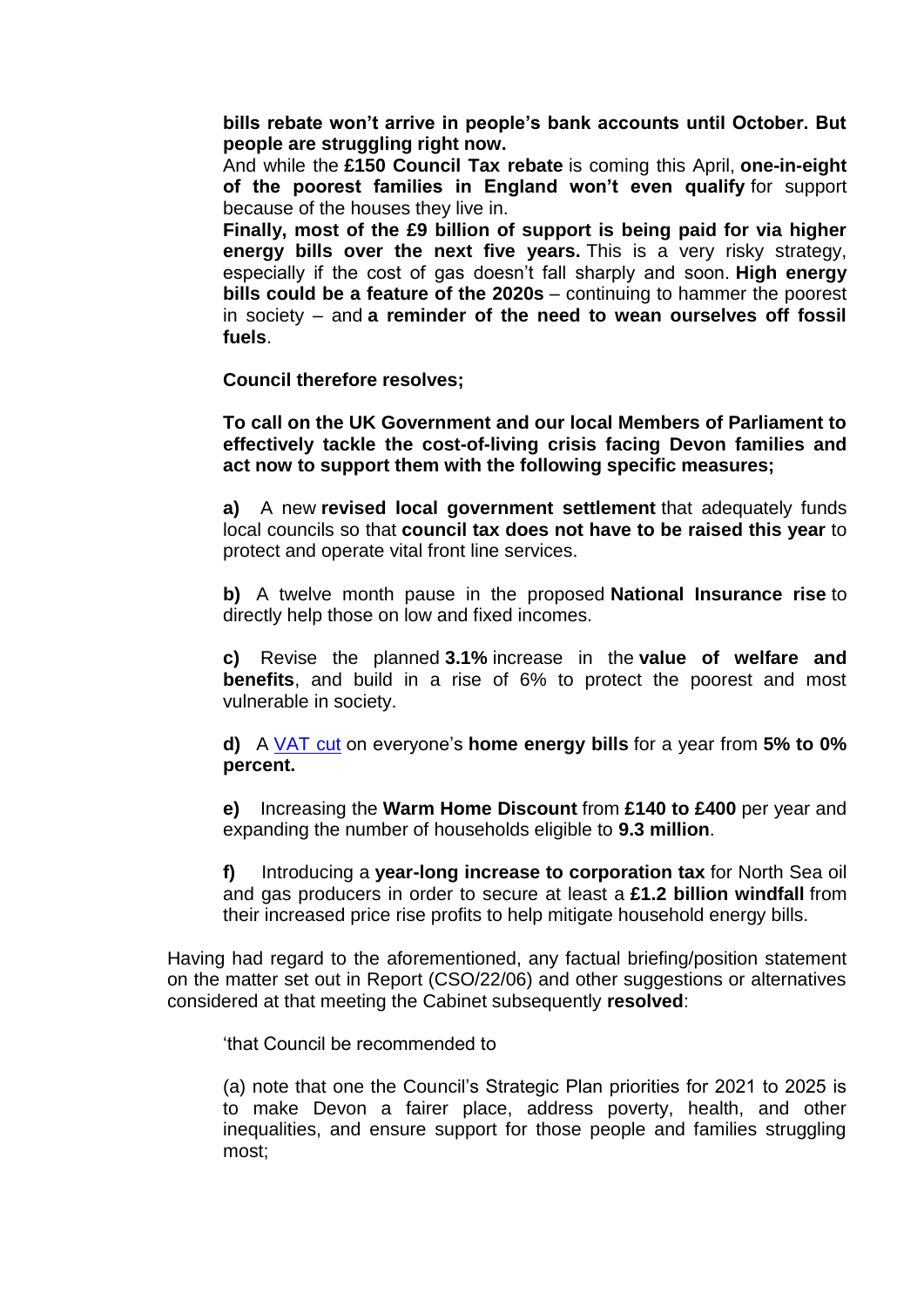(b) agree that the Annual Plan for 2022/23 should include measures to address poverty in the light of current increases in the costs of living; and

(c) work with Plymouth City Council, Torbay Council and Team Devon in the forthcoming devolution deal negotiations with Government to devolve flexibilities and responsibilities which will help to address issues described in the Notice of Motion.'

#### **21. Motion for the Ocean (Minute 92 of 17 February 2021)**

To receive and consider the recommendations of the Cabinet (Minute 131(c)) as an amendment to the following Notice of Motion submitted previously to the Council by Councillor Aves and referred thereto in accordance with Standing Order 8(2), namely:

'Devon County Council is developing the Devon Carbon Plan aiming to reach net zero carbon by 2050 at the latest. The Plan includes the ambition to enhance the ability of habitats along our 200 miles of coast, in our countryside and in our villages, towns and cities to store carbon. This offers tremendous opportunities to reverse the decline of biodiversity and restore healthy ecosystems. This council has shown its wider environmental values through its support of projects such as the Exe Estuary Management Partnership.

In May 2019, after Devon County Council declared a Climate Emergency, a partnership formed to respond to the climate and ecological emergency in Devon. Its members represent private sector interests, environmental organisations, academic institutions, and public bodies, including our neighbours Plymouth City Council and Torbay Council. Plymouth City Council is leading the way in connecting people to the ocean through the development of the UK's first National Marine Park, in Plymouth Sound and as the first Council to pass the Ocean Recovery Declaration.

#### International and national context

The UN Decade of Ocean Science for Sustainable Development runs from 2021 to 2030. Last year the UK hosted COP26 in Glasgow and the G7 came to Cornwall. The UK Government has publicly declared its ambition to be a global leader in marine conservation. All eyes are on the ocean.

There is national and global recognition that the world ocean is in crisis. The impact of the climate crisis on the ocean is profound, including in our local waters. Raised atmospheric carbon dissolves in the seawater and causes ocean acidification, dissolving the shells, reefs and other hard parts of marine animals. The heating of the climate causes ocean heating too which makes some parts of the ocean intolerable for life and is changing what lives and is caught locally. It also increases the volume of the ocean which causes sea level rise, added to by ice melt at the poles. Thanks to a more turbulent climate, increased storminess and sea level rise is a serious threat to all coastal communities, economies and infrastructure including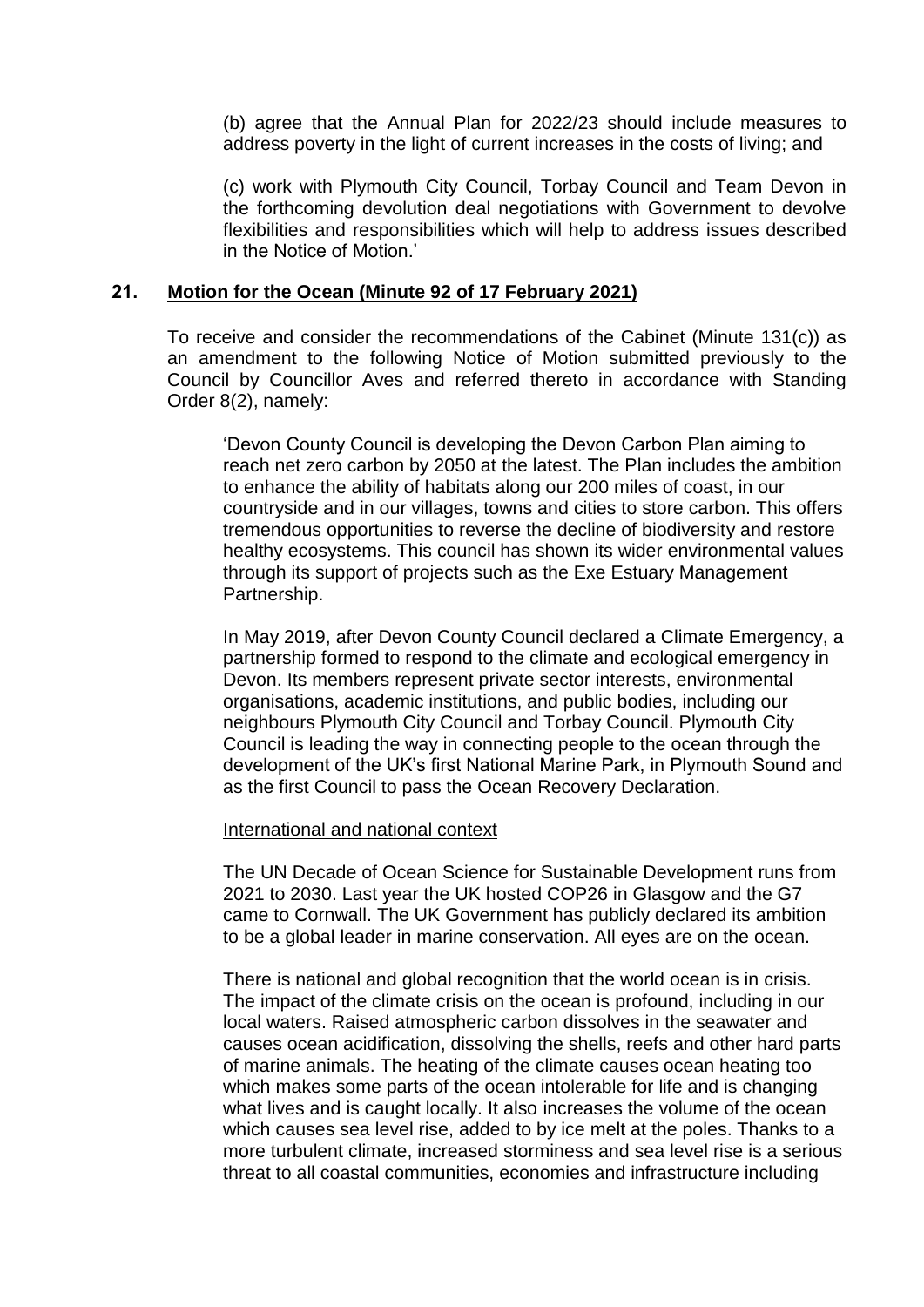Devon coasts. Marine microplastics have been found in all marine environments and in the bodies of many species, including humans. Fish stocks collapse from permitted and illegal overfishing. Poor water quality is impacting seafood and preventing safe bathing.

We must play our part in securing the sustainability and health of the ocean. Action is needed at all levels, from individuals developing their ocean literacy (understanding of the relationship between people and the ocean), individual and collective marine citizenship (promoting and demanding an ocean recovery through local, national and international policy changes).

#### **This Council declares an urgent need for Ocean Recovery.**

We recognise that we need ocean recovery to meet our net zero carbon targets, and we need net zero carbon to recover our ocean.

### **This Council pledges to:**

1. Report to Full Council within 6 months on the actions and projects that will begin an ocean recovery in Devon.

2. Embed ocean recovery in all strategic decisions, budgets, procurement and approaches to decisions by the Council (particularly in planning, regeneration, skills and economic policy), aligning with climate change mitigation and adaptation requirements and considering ocean-based solutions in our journey towards a carbon neutral and climate resilient future.

3. Ensure that local planning supports ocean recovery, working closely with the Marine Management Organisation to embed strong links between the Local Plans and the South West Marine Plan to support ocean recovery.

4. Work with partners locally and nationally to deliver increased sustainability in local marine industries and invest in the development of a sustainable and equitable blue economy that delivers ocean recovery and local prosperity, including the local fishing industry and the vital work of the Devon and Severn Inshore Fisheries and Conservation Authorities (IFCA).

5. Grow ocean literacy and marine citizenship in the county, including ensuring all pupils have a first-hand experience of the ocean before leaving primary school, and promote sustainable and equitable access to the ocean through physical and digital experiences for all students.

6. Create an online portal of the Council website to update on ocean recovery progress, signpost to ocean literacy development opportunities, and marine citizenship pledges.

7. Write to the Government to put the ocean into net recovery by 2030 by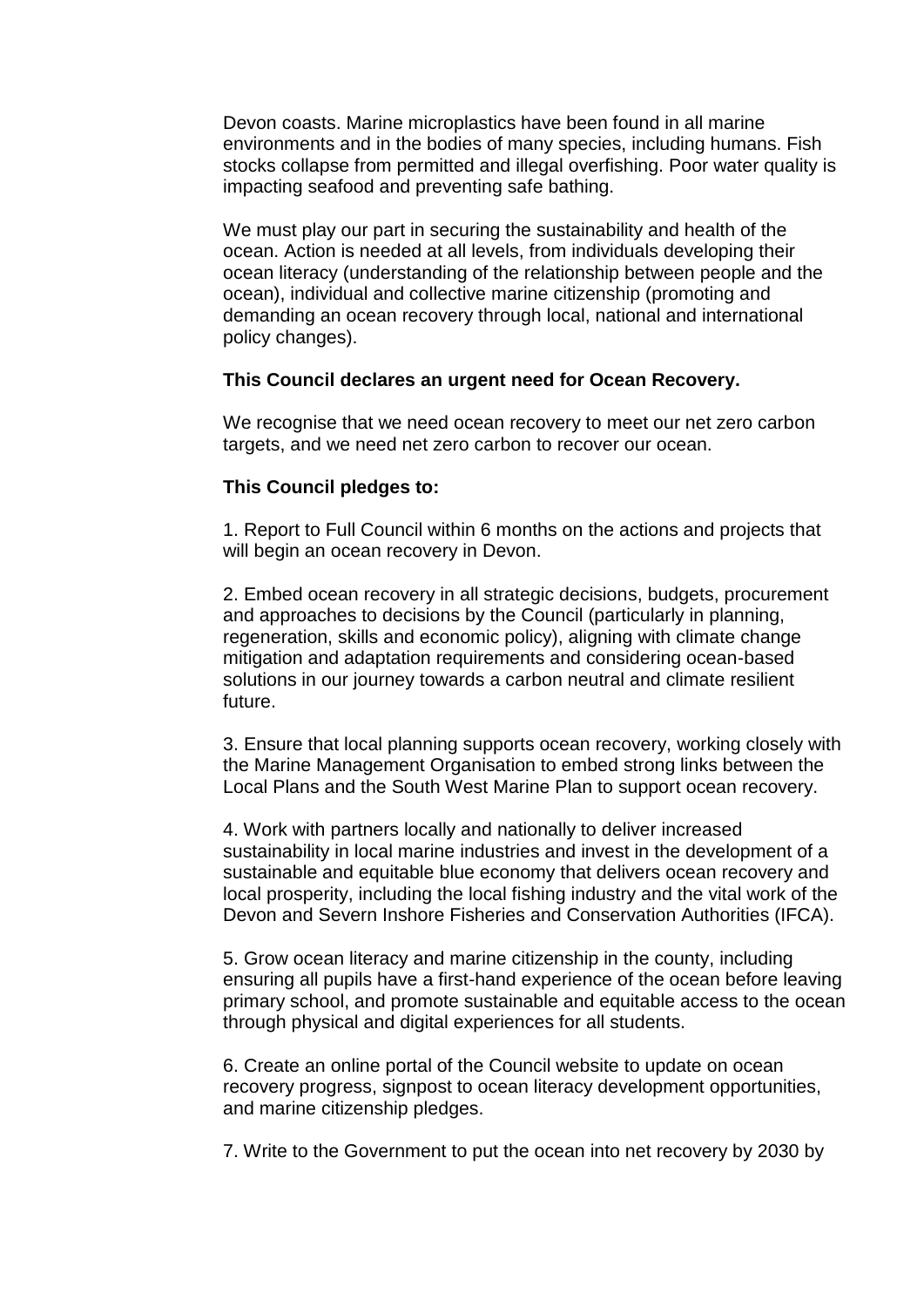a. Ensuring Inshore Fisheries and Conservation Authorities have the resources they need to effectively research and monitor our growing number of marine protected areas, and to set and enforce appropriate fishing levels that support local economies and deliver environmental sustainability.

b. Work with coastal communities to co-develop marine policy to ensure it delivers equitable and sustainable outcomes in local placemaking.

c. Appoint a dedicated Minister for Coastal Communities.

d. Stop plastic pollution at source by strengthening the regulations around single-use plastics and set standards for microfibre-catching filters to ensure that all new domestic and commercial washing machines are fitted with a filter that captures a high percentage of microfibres produced in the wash cycle.

e. And by listening to marine and social scientific advice to update the Marine Policy Statement and produce a national Ocean Recovery Strategy which will:

i. Enable the recovery of marine ecosystems rather than managing degraded or altered habitats in their reduced state.

ii. Consider levelling up, marine conservation, energy, industrial growth, flood and coastal erosion risk management, climate adaptation and fisheries policy holistically rather than as competing interests.

iii. Develop a smarter approach to managing the health of the entire ocean that moves beyond Marine Protected Areas and enables links to be made across sectors towards sustainability.

iv. Establish improved processes for understanding the benefits from ocean management, leaving no doubt the links between this and human lives, livelihoods, and wellbeing.

Having had regard to the aforementioned, any factual briefing/position statement on the matter set out in Report (CSO/22/06) and other suggestions or alternatives considered at that meeting the Cabinet subsequently **resolved**:

'that Council be recommended to:

(a) support the adoption of the 'Motion for the Ocean', based around the model motion advocated by the Ocean Conservation Trust, as set out in Appendix 1 to the Report; and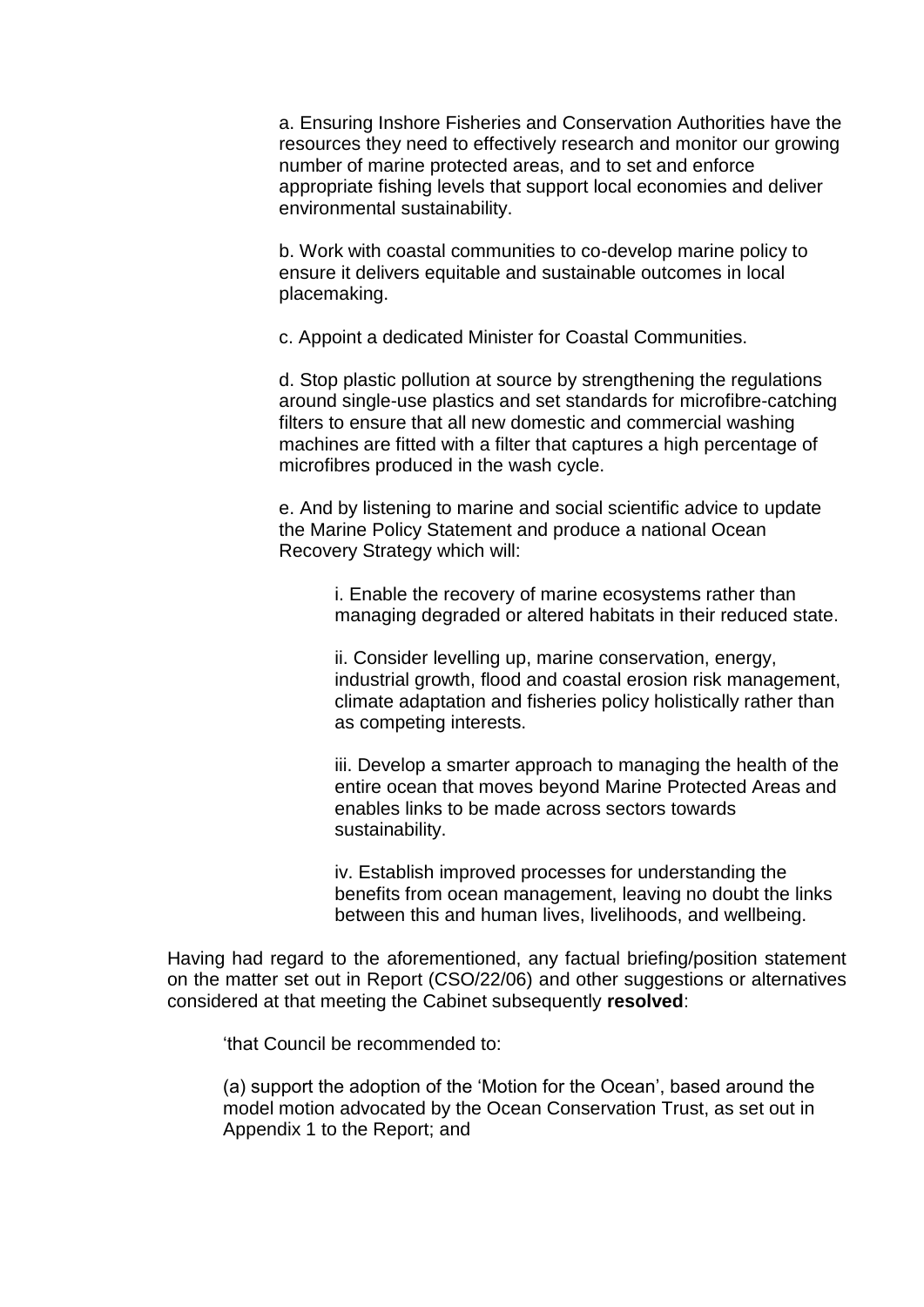(b) that the Cabinet Member for Climate Change, Environment and Transport writes to the Secretary of State for the Environment to urge Government to put the ocean into net recovery by 2030.

# **22. Better Buses For Devon**

Councillor Hannaford to move:

That this Council:-

- a) Notes with great concern **the huge reduction in the bus network across Devon**, that has taken place **since privatisation, deregulation, and under funding**.
- b) Believes buses are essential to freeing up congested road space, to cleaning up the air that we all breathe and above all to connecting people to jobs, friends and life opportunities.
- c) Records the specific ongoing problems that our local **school pupils and college students** have in properly attending their places of education across Devon through inaccessible public transport.
- **d) Concludes that the bus service in Devon now presents itself as a failed model, to the extent that it no longer has widespread public confidence, because of its serious long term poor performance and post pandemic dysfunctionality.**
- e) Notes the completely unacceptable regional imbalances in funding for public transport services which prioritise the South East of England, and believes this must be radically reformed, and central government must do more to provide significant funding to revitalise local transport in the South West.
- **f) Wants to develop, design and achieve a good public transport system that runs where people need it, when people need it and at a price that is affordable.**
- g) Understands that the Government's impact assessment of **the** *Bus Service Act* **(2017**) highlighted that public control would better address **six out of seven Local Transport Authority objectives** compared to an enhanced partnership and was the only method likely to deliver a "significant increase in patronage".
- h) **Supports exercising powers to bring Devon's bus services back under local control via franchising, at the earliest practicable date.**
- i) Acknowledges that the costs of franchising cannot be estimated accurately until a **"notice of intent"** has been released and the associated statutory powers to access bus operators' commercial data is employed.

# **Therefore, this Council requests that the Administration:-**

- (i) To conduct **a statutory assessment of franchising** at the earliest possible opportunity in 2022.
- (ii) Explore **a notice of intent to prepare a franchising assessment** at the earliest opportunity.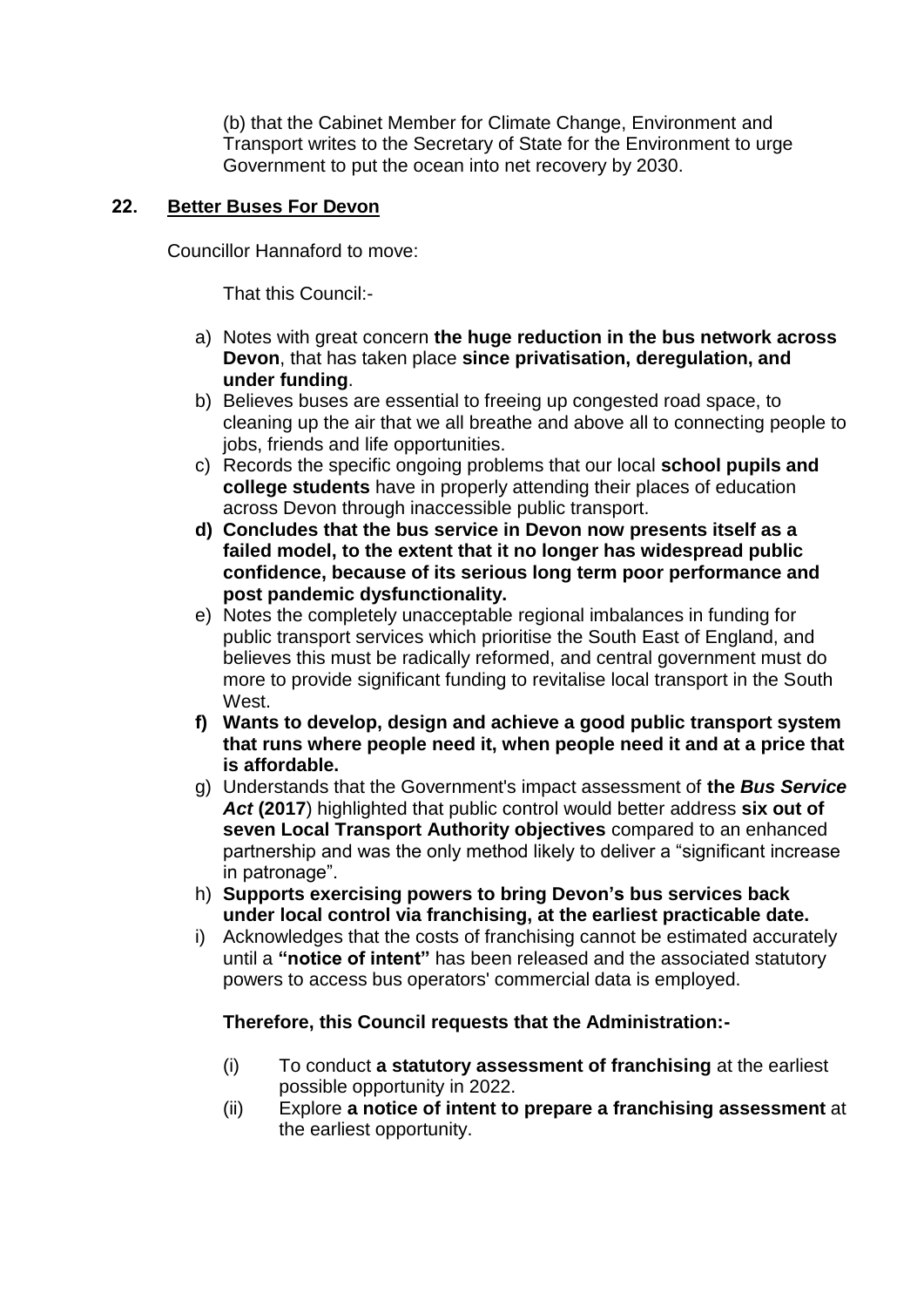# **23. First Homes Not Second Homes**

Councillor Hannaford to move:

In response to Devon's serious and ongoing housing crisis council supports the following measures :

1) New powers from Government for Councils to progressively raise taxes on holiday lets and unused second homes, up to a quadrupling of council tax, where homes are left empty for much of the year.

2) A licensing regime for second homes, Airbnbs and holiday lets - with a minimum of 51% of homes in any community being for local people. Councils should have the powers to raise this level to reflect local circumstances.

3) A " Last Shop in the Village Fund" - powers for local councils to introduce a Community Infrastructure Levy on holiday lets and Airbnbs, administered by local authorities, to support local shops, pharmacies, post offices and pubs.

4) Committment to build affordable homes and social housing across the South West with a priority for local people.

5) Lock in the discount of new homes for future renters and buyers to ensure affordable homes are not lost after the first families move on.

Council therefore resolves to formally write to the Government, including the Prime Minister and the Secretary of State for Levelling Up, Housing and Communities, requesting the appropriate changes in legislation to secure these much needed changes as a matter of urgency.

Furthermore Council resolves to formally write to all our local Devon Members of Parliament advising them of the Councils decision, urging them to also urgently propose, lobby for, support and crucially vote for these vital measures in Parliament.

# **24. MOT Certification Scheme**

Councillor Letch to move:

'This Council recognises the value of the MOT Certificate scheme to assure roadworthiness of vehicles and will investigate the way to introduce an MOT Certificate scheme for the County's roads to assure everyone that they are fit for use by us all.'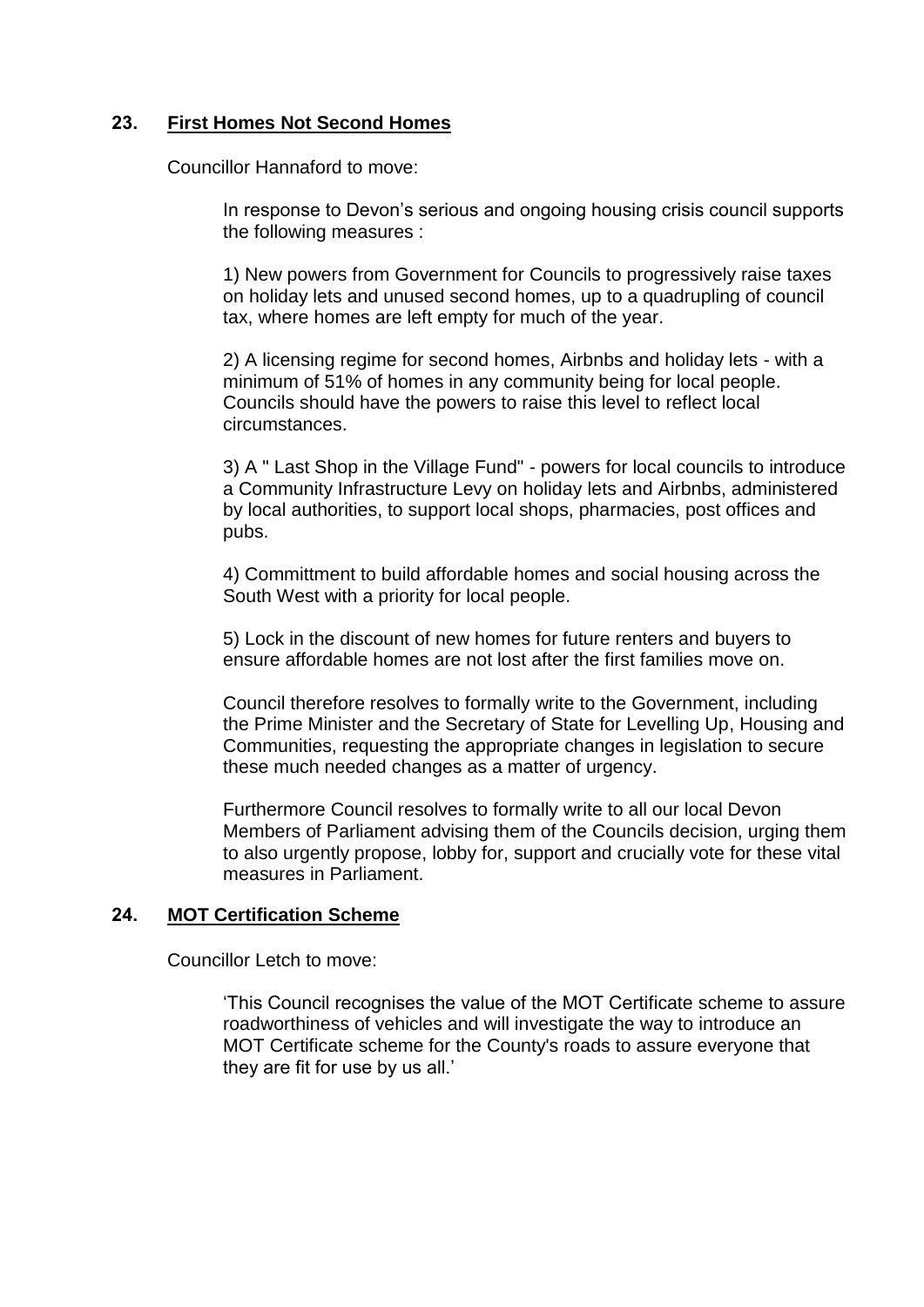# **25. Implementation Process of 20mph Roads and Zones**

Councillor Hodgson to move:

'In light of the level of response to the recent call by DCC for Town and Parish Councils to nominate roads for 20mph speed limits and zones, the Council will seek to investigate, support and implement at least 50% of the applications in this financial year, and consider the remainder for implementation in 2022/23'.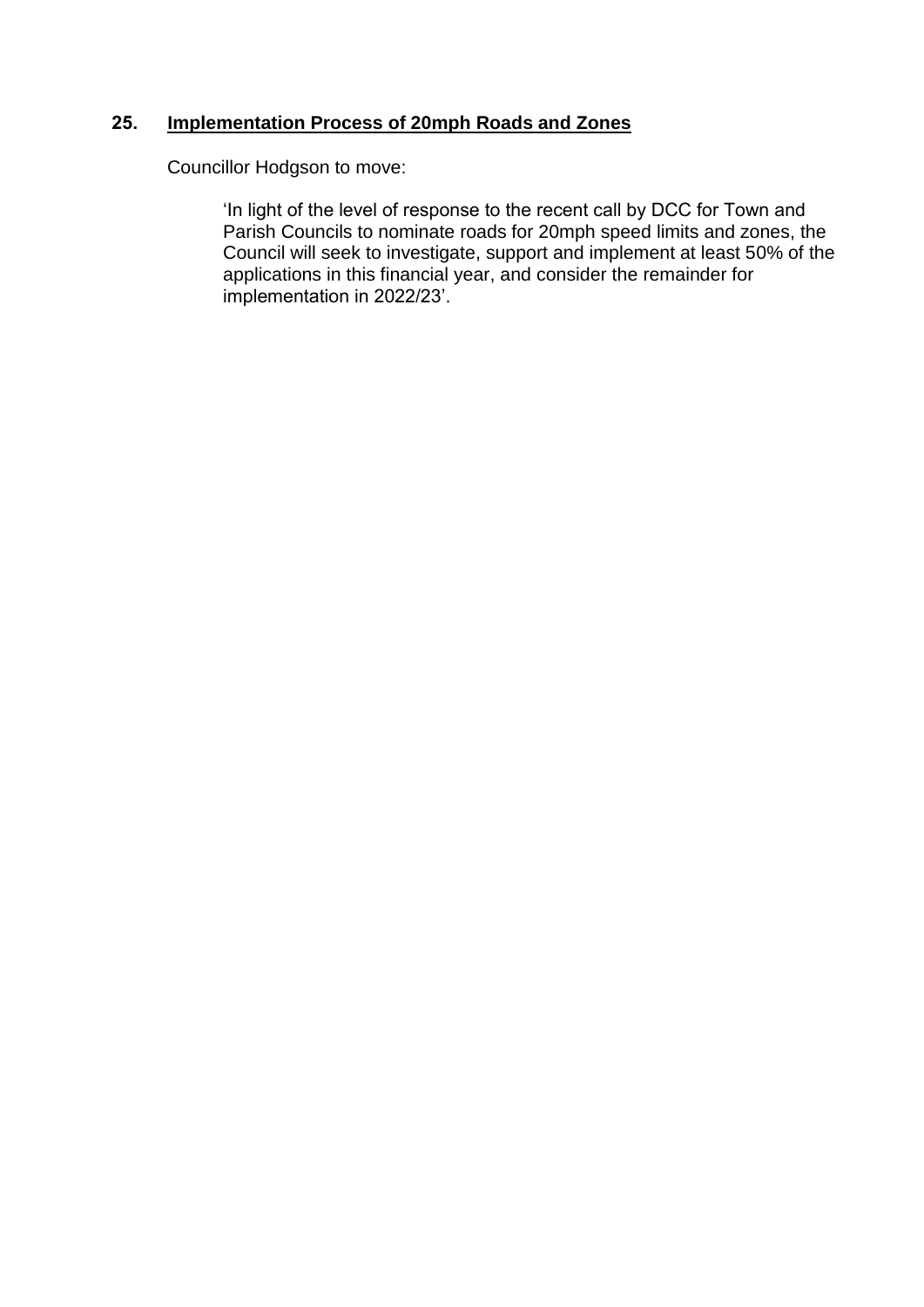# **MEETINGS INFORMATION AND NOTES FOR VISITORS**

### **Getting to County Hall and Notes for Visitors**

For SatNav purposes, the postcode for County Hall is EX2 4QD

[Further information about how to get to County Hall](https://new.devon.gov.uk/help/visiting-county-hall/) gives information on visitor parking at County Hall and bus routes.

Exeter has an excellent network of dedicated cycle routes. For further information see the [Travel Devon Webpages.](https://www.traveldevon.info/cycle/)

The nearest mainline railway stations are Exeter Central (5 minutes from the High Street), St David's and St Thomas's. All have regular bus services to the High Street.

Visitors to County Hall are asked to report to Main Reception on arrival. If visitors have any specific requirements, please contact reception on 01392 382504 beforehand.

# **Membership of a Committee**

For the full details of the Membership of a Committee, please [visit the Committee](https://democracy.devon.gov.uk/mgListCommittees.aspx?bcr=1)  [Page](https://democracy.devon.gov.uk/mgListCommittees.aspx?bcr=1) on the website and click on the name of the Committee you wish to see.

### **Committee Terms of Reference**

For the terms of reference for any Committee, please [visit the Committee Page](https://democracy.devon.gov.uk/mgListCommittees.aspx?bcr=1) on the website and click on the name of the Committee. Under purpose of Committee, the terms of reference will be listed. Terms of reference for all Committees are also detailed within Section 3b of [the Council's Constitution.](https://democracy.devon.gov.uk/ieListDocuments.aspx?CId=416&MId=2487&Ver=4&info=1)

### **Access to Information**

Any person wishing to inspect any minutes, reports or background papers relating to an item on the agenda should contact the Clerk of the Meeting. To find this, [visit the](https://democracy.devon.gov.uk/mgListCommittees.aspx?bcr=1)  [Committee Page](https://democracy.devon.gov.uk/mgListCommittees.aspx?bcr=1) on the website and find the Committee. Under contact information (at the bottom of the page) the Clerks name and contact details will be present. All [agenda's, reports and minutes of any Committee are published on the Website](https://democracy.devon.gov.uk/mgListCommittees.aspx?bcr=1)

### **Public Participation**

The Council operates a Public Participation Scheme where Members of the public can interact with various Committee meetings in a number of ways. For full details of whether or how you can participate in a meeting, please look at the Public [Participation Scheme](https://www.devon.gov.uk/democracy/guide/public-participation-at-committee-meetings/part-1-can-i-attend-a-meeting/) or contact the Clerk for the meeting.

In relation to Highways and Traffic Orders Committees, any member of the District Council or a Town or Parish Councillor for the area covered by the HATOC who is not a member of the Committee, may attend and speak to any item on the Agenda with the consent of the Committee, having given 24 hours notice.

# **Webcasting, Recording or Reporting of Meetings and Proceedings**

The proceedings of any meeting may be recorded and / or broadcasted live, apart from any confidential items which may need to be considered in the absence of the press and public. For more information [go to our webcasting pages](https://devoncc.public-i.tv/core/portal/home)